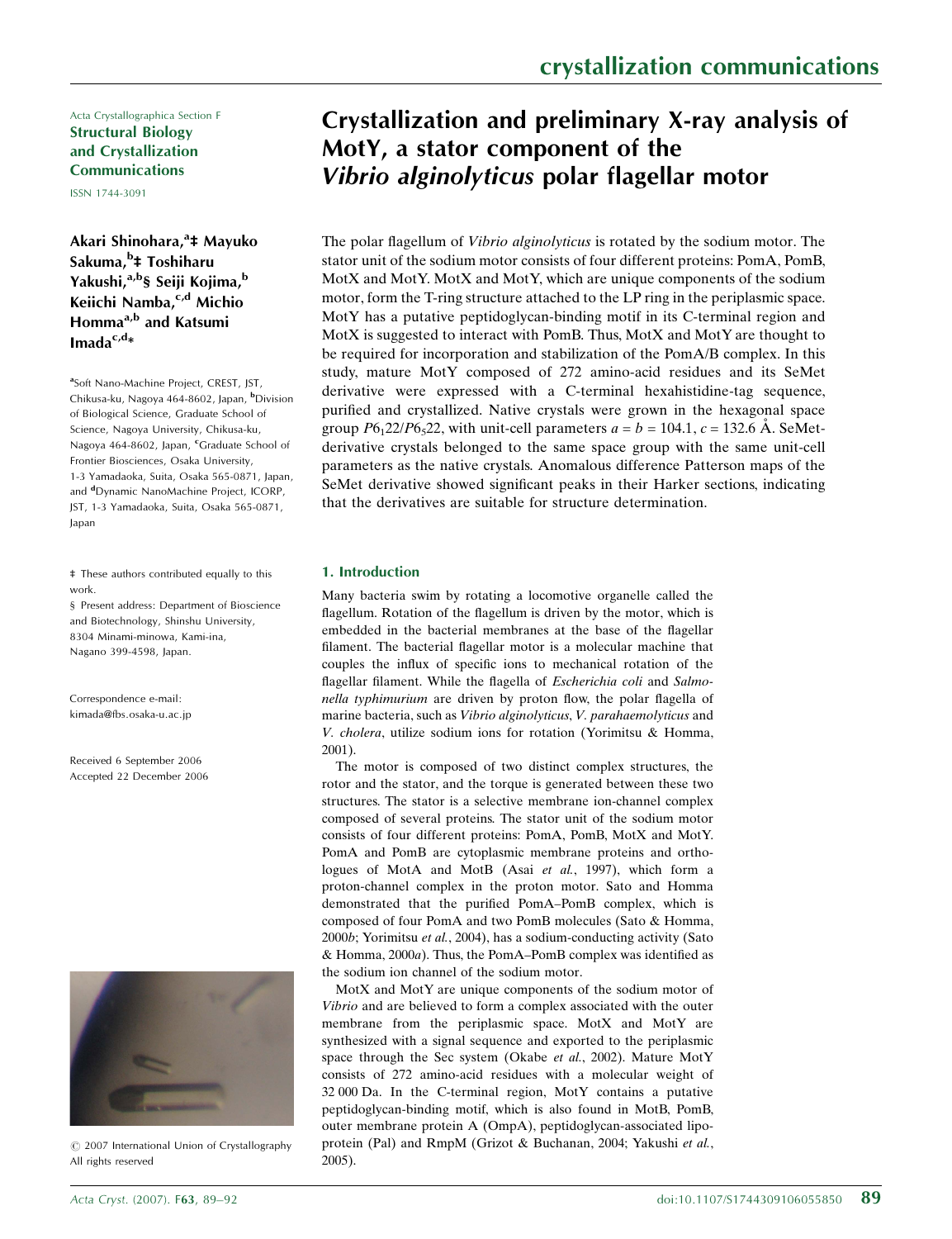The null mutants of MotX and MotY showed nonmotile phenotypes (Okunishi et al., 1996; Okabe et al., 2001; Yagasaki et al., 2006); thus both proteins are indispensable for torque generation, but their actual roles are unclear. MotX has been found to affect the membrane localization of PomB, suggesting that MotX interacts with PomB (Okabe et al., 2005). Recently, a new ring structure called the T ring has been found on the periplasmic side of the P ring of the hookbasal body purified from V. alginolyticus and the components of the T ring have been identified as MotX and MotY (Terashima et al., 2006). In addition, PomA and PomB do not localize to the cell pole in null mutants of MotX and MotY, suggesting that MotX and MotY are involved in the incorporation of the PomA–PomB complex into the motor by forming the T-ring complex.

To elucidate the rotation and construction mechanism of the sodium motor, we crystallized MotY in order to determine its structure. Here, we report the expression, purification, crystallization and preliminary X-ray analysis of mature MotY with a C-terminal hexahistidine tag and its SeMet derivative.

## 2. Materials and methods

## 2.1. Protein expression and purification

The gene encoding MotY tagged with a C-terminal hexahistidine was transferred from pKJ503 (Okabe et al., 2002) into pJY19 (Yorimitsu et al., 2003), a derivative of plasmid pTTQ18 (Amp<sup>r</sup>; GE Healthcare Biosciences), using Sall-Xbal restriction sites and transformed into E. coli strain BL21 (Novagen). Cells were grown at 303 K in LB medium [1% polypeptone (Wako), 0.5% yeast extract, 0.5% NaCl] containing 50 mg ampicillin per litre until the culture





## Figure 1

Hexagonal column-shaped crystals of (a) MotY and (b) SeMet-labelled MotY. The scale bar is 0.1 mm in length.

density reached an  $OD_{660}$  of 1.2. Expression of MotY was induced with isopropyl  $\beta$ -D-thiogalactoside (IPTG) at a final concentration of  $0.5$  mM and culture was continued for 2 h. Cells were harvested by centrifugation at 10 000g for 10 min and the pellet was suspended in buffer (20 mM Tris–HCl pH 7.5, 100 mM NaCl, 25% sucrose, 0.5 mM PMSF). The cells were converted to spheroplasts by adding a solution containing lysozyme and DNaseI (bovine, Sigma), followed by gradual addition of a twofold volume of EDTA solution  $(1.5 \text{ m})$ EDTA, 100 mM NaCl pH 8.0; Osborn et al., 1972; Osborn & Munson, 1974). The spheroplast suspension was incubated for 20 min on ice and centrifuged at 10 000g for 10 min in order to separate the periplasmic fraction from the spheroplast cells. NaCl was then added to the supernatant to a final concentration of 500 m $M$  and centrifuged at 100 000g for 60 min. The supernatant containing the mature MotY protein was loaded onto an Ni–NTA Superflow column (Qiagen). After washing with five column volumes of buffer (10 mM Tris–HCl pH 7.5, 500 mM NaCl, 0.5 mM PMSF, 10 mM imidazole), proteins were eluted with a stepwise gradient of imidazole from 40 to 200 mM. The eluate was loaded onto a Superdex 75 (10/300) gel-filtration column (GE Healthcare Biosciences) equilibrated and eluted with 10 mM Tris–HCl pH 7.5, 500 mM NaCl. The fractions containing MotY were concentrated to 10 mg  $ml^{-1}$  by ultrafiltration using AmiconUltra (Millpore). The purity of MotY was assayed by SDS– PAGE and MALDI–TOF mass spectrometry (Voyager DE/STR, Applied Biosystems).

## 2.2. Crystallization

Initial crystallization screening was performed by the sitting-drop vapour-diffusion technique using screening-solution kits (Crystal Screens I and II, Hampton Research; Wizard I and II, Emerald BioSystems) at 293 K. Within a week, small hexagonal columnshaped crystals and needle-shaped crystals appeared using several conditions containing PEG or  $NaH<sub>2</sub>PO<sub>4</sub>/K<sub>2</sub>HPO<sub>4</sub>$  as precipitant. We optimized the conditions by varying the precipitant concentration, pH, salts and additives using the sitting-drop method. The best crystals were obtained from drops prepared by mixing  $1 \mu$ l protein solution with 1 µl reservoir solution containing  $1.12 M$  NaH<sub>2</sub>PO<sub>4</sub>/  $K<sub>2</sub>HPO<sub>4</sub>$ , 5% PEG 1000 and 0.1 M acetate pH 4.5 equilibrated against 500 µl reservoir solution. The optimized hexagonal columnshaped crystals appeared at 293 K within one week and grew to typical dimensions of  $0.5 \times 0.1 \times 0.1$  mm (Fig. 1*a*).

## 2.3. Preparation and crystallization of SeMet-labelled MotY

Mature MotY with a hexahistidine tag contains five methionine residues in its 278-amino-acid sequence; therefore, we prepared and crystallized SeMet-labelled MotY for phasing. SeMet MotY was expressed in B834(DE3)pLysS, which is a met<sup>-</sup> autotroph (Leahy et al., 1992; Wood, 1966), carrying pJY19-motY-his6 using M9 medium containing 0.2 g MgSO<sub>4</sub>, 4 g glucose, 40 mg of all L-amino acids except Met, 40 mg seleno-l-methionine, 25 mg pyridoxine hydrochloride, 1.25 mg thiamine hydrochloride and 50 mg ampicillin per litre. Cells were cultured at 303 K until the density of the medium reached an  $OD_{660}$  of 0.4–0.5 and expression of MotY was induced with IPTG at a final concentration of 0.5 mM; culture was continued for 4 h. The labelled protein was then purified using the same protocol as described for nonlabelled MotY. Crystals of SeMet MotY were obtained under the same conditions as the native MotY crystals, but only diffracted to 5 A resolution. Therefore, we tested the SeMet protein using other conditions under which small crystals of native MotY had grown in the initial screening. Finally, crystals suitable for X-ray experiments were obtained at 293 K using a reservoir solution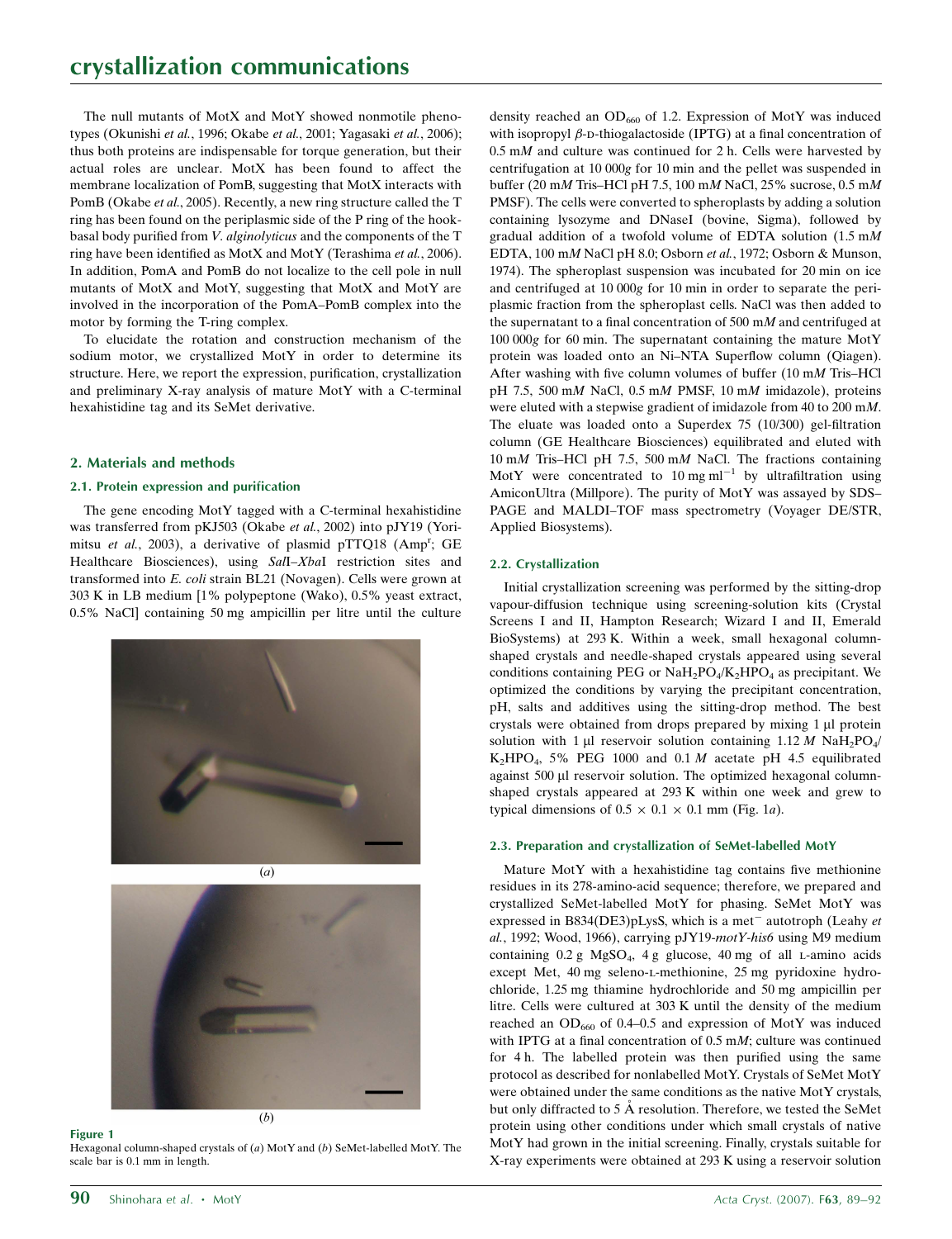#### Table 1

Summary of the data statistics.

Values in parentheses are for the highest resolution shell.

|                            | Native                                | SeMet derivative             |                              |                              |                              |
|----------------------------|---------------------------------------|------------------------------|------------------------------|------------------------------|------------------------------|
|                            |                                       | Peak                         | Inflection                   | Remote 1                     | Remote 2                     |
| Space group                | P6 <sub>1</sub> 22/P6 <sub>5</sub> 22 |                              |                              |                              |                              |
| Unit-cell parameters       | $a = b = 104.1, c = 132.6$            | $a = b = 104.7, c = 132.3$   |                              |                              |                              |
| Wavelength $(A)$           | 1.1765                                | 0.97913                      | 0.97940                      | 0.986                        | 0.964                        |
| Resolution range (A)       | $53.53 - 2.85$ $(3.00 - 2.85)$        | $66.08 - 2.9$ $(3.06 - 2.9)$ | $66.08 - 3.0$ $(3.16 - 3.0)$ | $66.08 - 3.0$ $(3.16 - 3.0)$ | $66.08 - 3.0$ $(3.16 - 3.0)$ |
| <b>Observations</b>        | 40463 (5999)                          | 65286 (9668)                 | 59007 (8795)                 | 59073 (8787)                 | 59348 (8841)                 |
| Unique reflections         | 10448 (1490)                          | 10022 (1410)                 | 9095 (1290)                  | 9087 (1291)                  | 9086 (1292)                  |
| Completeness (%)           | 99.6 (100)                            | 99.9 (100)                   | 99.9 (100)                   | 99.9 (100)                   | 99.9 (100)                   |
| Anomalous completeness (%) |                                       | 99.5 (99.8)                  | 99.5 (99.5)                  | 99.6 (99.5)                  | 99.6 (99.6)                  |
| Redundancy                 | 6.5(6.9)                              | 6.5(6.9)                     | 6.5(6.8)                     | 6.5(6.8)                     | 6.5(6.8)                     |
| Anomalous redundancy       |                                       | 3.6(3.6)                     | 3.6(3.6)                     | 3.6(3.6)                     | 3.6(3.6)                     |
| $I/\sigma(I)$              | 11.4(2.7)                             | 16.3(5.0)                    | 17.0(5.3)                    | 15.4(4.7)                    | 14.6(3.8)                    |
| $R_{\text{merge}}(\%)$     | 8.7 (38.4)                            | 8.0(35.1)                    | 8.4 (32.4)                   | 8.5(33.1)                    | 9.1(44.4)                    |
| $R_{\text{anom}}(\%)$      |                                       | 4.9(15.4)                    | 4.0(14.1)                    | 3.8(14.2)                    | 4.6(19.5)                    |

containing 24% polyethylene glycol monoethyl ether (PEG MME) 2000, 0.36  $M$  ammonium sulfate and 0.1  $M$  Tris–HCl pH 8.5. They were also hexagonal column-shaped crystals and grew to maximum dimensions of  $0.3 \times 0.06 \times 0.06$  mm (Fig. 1b). The drop size, reservoir volume and protein concentration were the same as for the native crystals.

#### 2.4. Data collection and processing

X-ray diffraction experiments were performed at SPring-8 (Harima, Japan) beamline BL41XU. Both native and SeMet crystals were soaked in a solution containing  $90\%$  ( $v/v$ ) of the respective optimized reservoir solution and  $10\%$  ( $v/v$ ) MPD for a few seconds, immediately transferred into liquid nitrogen for freezing and mounted in a cryo-gas flow. The diffraction data were recorded on an ADSC Quantum 315 CCD detector (Area Detector Systems Corporation) under a 100 K nitrogen-gas flow for the native crystals and a 35 K helium-gas flow (Rigaku cryocooling device) for the SeMet crystals. The diffraction data were indexed, integrated and scaled using the programs  $MOSFLM$  (Leslie, 1992) and  $SCALA$  from the CCP4 program suite (Collaborative Computational Project, Number 4, 1994). The statistics of data collection are summarized in Table 1.

### 3. Results and discussion

MotY tends to form insoluble aggregates under low ionic strength conditions (Okabe et al., 2005); hence, we kept the concentration of NaCl at 500 mM throughout the purification. Typical protein solutions used for crystallization also contained 500 mM NaCl with 10 mM Tris–HCl pH 7.5 and 10 mg ml<sup>-1</sup> MotY.

Initially, we were not able to obtain a sufficient amount of SeMet MotY for crystallization. After spheroplast formation, most MotY was precipitated with the cells. Soluble MotY was only recovered from the periplasmic fraction at a very low level (Fig. 2a). We analysed the molecular weight of MotY from the spheroplast fraction by MALDI–TOF mass spectrometry and found that it had no signal sequence (the observed molecular weight was 32 kDa and the calculated monoisotopic weights of the His-tagged SeMet MotY with and without signal sequence were 34 400 and 32 100 Da, respectively). This observation means that the expressed protein should have been translocated to the periplasmic space through the Sec system. However, the protein was not in the periplasmic fraction (Fig. 2a, lane 4) and remained in the spheroplast fraction (Fig. 2a, lane 3). We then checked the spheroplast formation with a microscope and found that the cell spheroplasts were not well produced. While BL21 cells were used for expression of native MotY, B834(DE3)pLysS cells were used for expression of SeMet MotY. We thought that the T7 lysozyme expressed by the pLysS plasmid in the cells might have disturbed the formation of spheroplasts, as it is known that control of lysozyme concentration is one of the key factors in spheroplast formation. The T7 lysozyme is encoded on the pLysS plasmid, which carries the chloramphenicol-resistance gene. Therefore, we cultured the cells without chloramphenicol in order to drop the pLysS plasmid and converted them into spheroplasts. In this way, we recovered soluble SeMet MotY from the periplasmic fraction and obtained a sufficient amount of the protein for crystallization (Fig. 2b).

MotY crystals diffracted to 2.9  $\AA$  resolution. The native crystals belong to the hexagonal space group  $P6<sub>1</sub>22/P6<sub>5</sub>22$ , with unit-cell parameters  $a = b = 104.1$ ,  $c = 132.6$  Å. The Matthews coefficient  $(V_M;$ Matthews, 1968) indicates the presence of a single MotY molecule in the asymmetric unit, with a solvent content of 62%. The self-rotation function map calculated using the program POLARRFN (Collaborative Computational Project, Number 4, 1994) showed no significant peak corresponding to local symmetry.

Although the crystallization conditions for the SeMet derivative are quite different from those for native MotY, the unit-cell parameters of the derivative crystals,  $a = b = 104.7$ ,  $c = 132.3 \text{ Å}$ , were almost the same as those of the native crystals (Table 1). The derivative crystals diffracted to  $3.0 \text{ Å}$  resolution, but were sensitive to



#### Figure 2

SDS–PAGE analysis of SeMet-labelled MotY expressed (a) with and (b) without chloramphenicol. MotY was detected by immunoblotting using an anti-MotY antibody. Lane 1, before induction; lane 2, after induction; lane 3, spheroplast fraction; lane 4, periplasmic fraction.